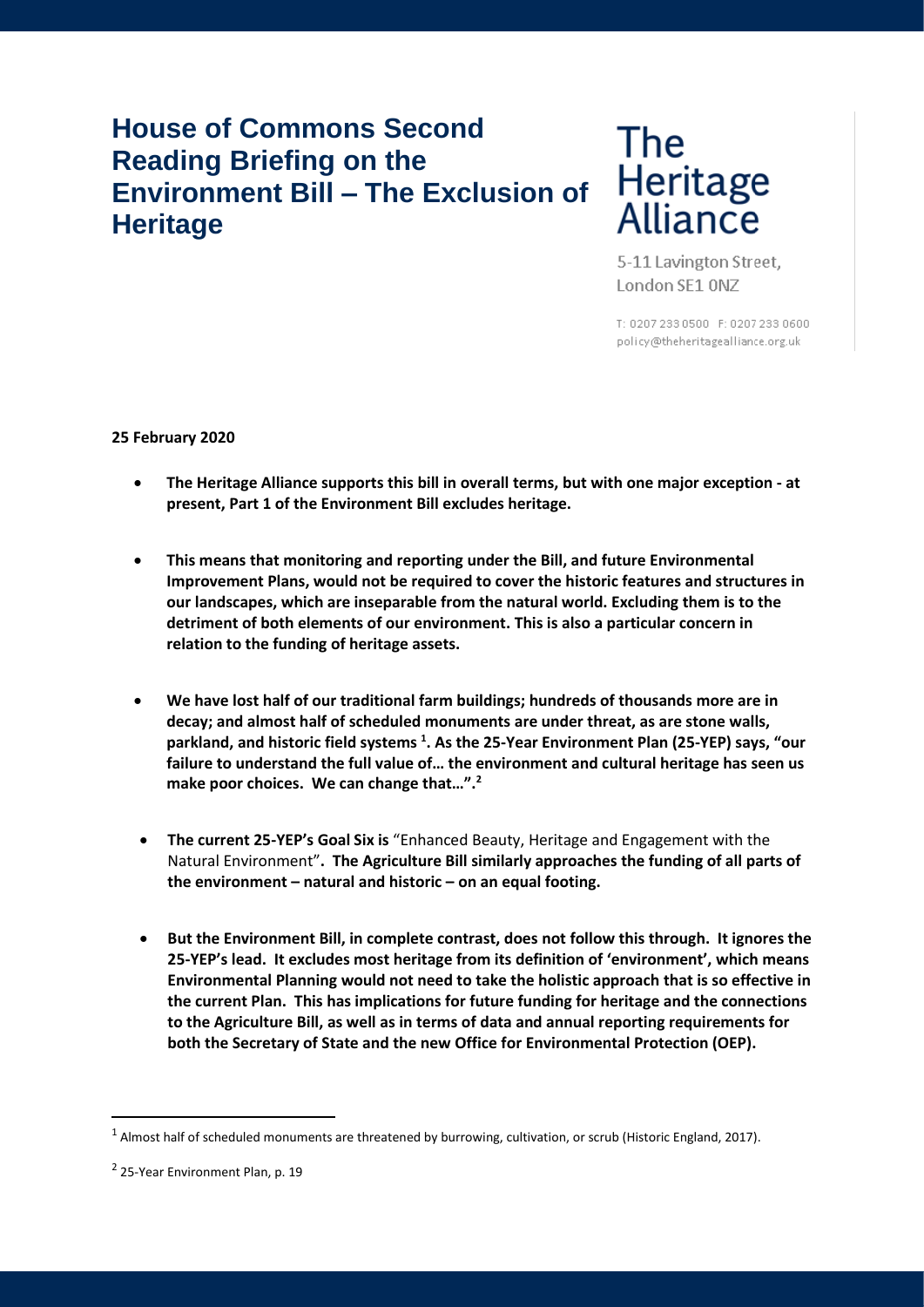- **The Bill also ignores the Natural Capital Committee's call for "legally-binding interim and long-term targets for each [our emphasis] of the ten 25-YEP Goals" <sup>3</sup> .**
- **Unless the Bill is changed, therefore, in 25 years' time another Government will be saying once again that "our failure to understand the full value of… the environment and cultural heritage has seen us make poor choices."**
- **This briefing shows how the Environment Bill needs to be amended to put this right. This does not require any special treatment for heritage, just a similar basis to everything else.**

#### **The Heritage Alliance and rural heritage**

The Heritage Alliance is England's largest coalition of independent heritage interests. We unite over 140 organisations which together have over 7 million members, volunteers, trustees and staff. Most of England's historic environment (including more than half of rural England) is owned, managed or cared for by Heritage Alliance members. The Alliance is represented on DEFRA's Rural Development Programme Monitoring Committee, Environmental Land Management Engagement Group, and the Stakeholder Group for the Environment Bill. The Heritage Alliance's specialist Rural Heritage Advocacy Group has written this paper.

#### **Background**

The Government's 25-Year Environment Plan (25-YEP) aims to "leave the environment in a better state" and "deliver world-class environmental governance" <sup>4</sup>. These excellent ambitions were greatly reinforced by its wide understanding of environment. It recognised that environment is multifaceted and interdependent, formed not only of natural features, processes, and biodiversity, but also of the historic and cultural factors which have shaped all these.

Goal Six of the 25-YEP's ten Goals is "enhancing beauty, heritage and public engagement…". Heritage helps us understand who we are and how we got here. It is a vital part of our landscapes and of the character and distinctiveness of rural places. It is a vital part of the £19bn rural tourism industry, and of 'Brand Britain'. Heritage contributes more to the economy than agriculture. There is no Emmerdale without rural barns and walls. And there are no purely "natural" landscapes: all are shaped by generations of human activity, their natural and heritage aspects are interdependent, heritage provides important habitats, and there is much less point in maximising butterfly species if walls and archaeological features are crumbling all around them.

Almost all of this heritage however is economically redundant and much of it is in rapid decline. It is an important public good, and funding for it under the CAP, where it happened, has been very effective: it has for example protected 24,000 archaeological sites. Natural England's reviews of

<sup>3</sup> *State of Natural Capital Annual Report 2020*, Natural Capital Committee, January 2020, p3.

<sup>4</sup> 25-Year Environment Plan, p22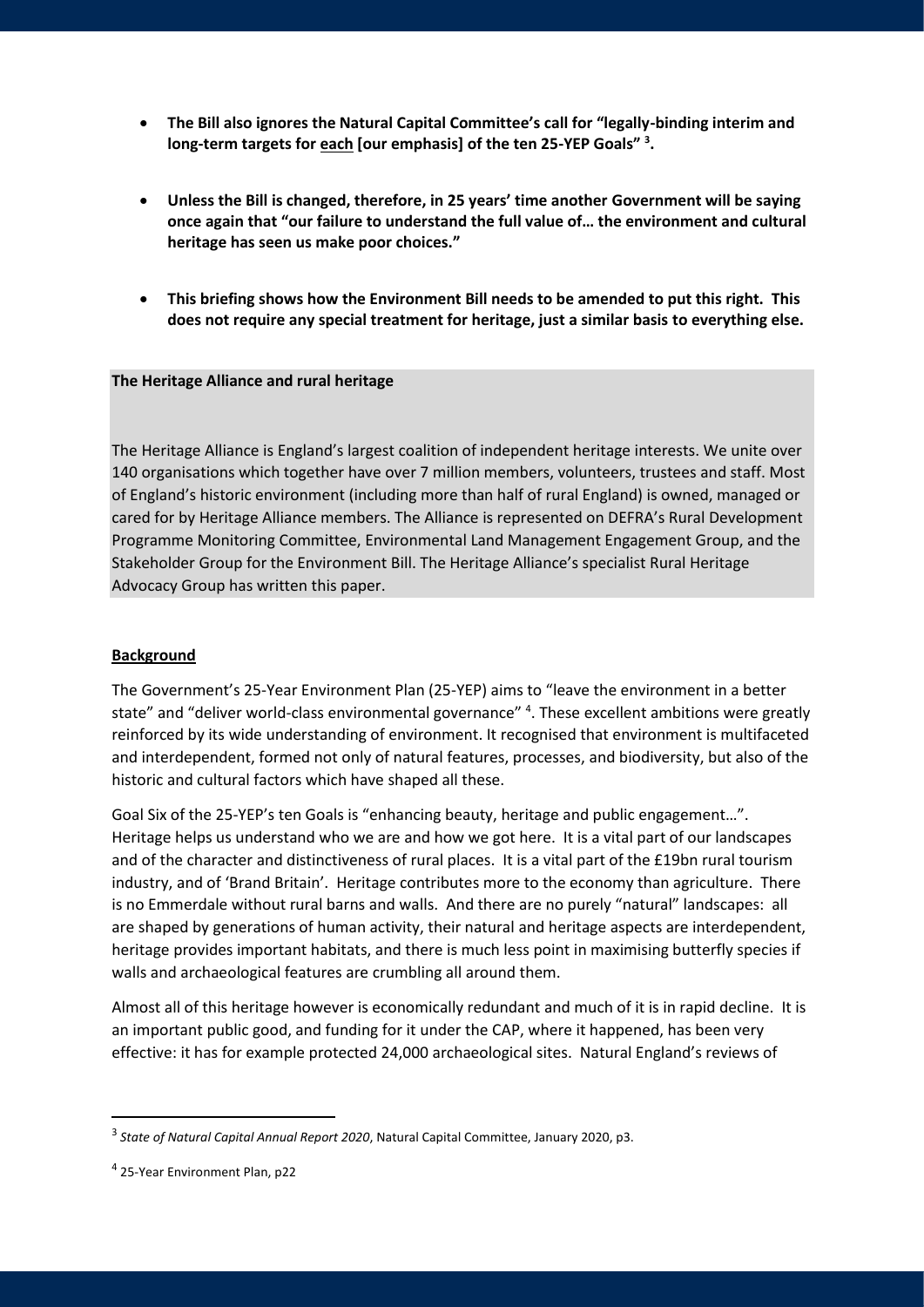effectiveness show it as effective compared to other funding objectives<sup>5</sup>. Heritage and landscape being very visible to the public, this funding has been popular<sup>6</sup> with the public which is, and will be, paying for it. It has also been popular with land managers: even though it is among the most demanding options for applicants, heritage funding is almost always greatly oversubscribed.

But the scale of funding has been tiny. Because heritage was outside EU competence and Directives, it was deprioritised under the CAP. Current heritage funding is a mere ¾ of one per cent of environmental public goods funding. Preliminary assessment of the scale of future need by the RSPB, National Trust, and Wildlife Trusts suggests that a very much higher proportion needs to be spent on heritage<sup>7</sup>.

The 25-YEP is set to change all this, treating the natural and historic environments equally for the first time, and this has been carried through into DEFRA's draft metrics for the 25-YEP, and into the Agriculture Bill, and outline proposals for Environmental Land Management. With the transfer of funding away from direct payments to farmers to environmental public goods, the scene should be set to stop decline, and instead achieve real improvement to rural heritage and landscapes.

**But the Environment Bill, if not amended, threatens our endangered rural heritage by its unfortunate exclusion of heritage and the artificial distinction it creates between the natural and historic aspects of our environment. Rectifying this exclusion would allow the heritage sector to fully support this bill.**

The Environment Bill as it stands covers only nine of the ten goals of the 25-YEP. It (apart from sporadic references to 'public enjoyment') ignores Goal Six, "Enhanced beauty, heritage, and engagement with the natural environment".

In his opening message in the latest Natural Capital Committee (NCC) Annual Report, NCC Chair Professor Dieter Helm says:

"Of prime importance in the Environment Bill is to ensure that the 25-YEP is put on a statutory basis, along with all ten Goals, with firm milestones…".<sup>8</sup>

Unfortunately, the Environment Bill does not do this. It does it (more or less) for every other Goal, but not for Goal Six. 'Engagement' is peripheral in the Bill, 'beauty' is not mentioned at all, and 'heritage' essentially is covered only once - to exclude it:

<sup>5</sup> "There is robust evidence that the schemes made a significant contribution to the protection of historic features" (*Agrienvironment schemes in England: a review of effectiveness*, Natural England, 2009).

<sup>6</sup> 95% of all adults agree it is important to them that heritage buildings and places are well looked after (*DCMS Statistical Handbook*, September 2016). More specifically, although there has been little research into public views on where agrienvironment funding should be spent, what there is suggests that heritage is a high priority for those who are paying: the Uplands survey carried out for DEFRA in 2006 suggested that cultural heritage is highly valued (*Economic Valuation of Environmental Impacts in Severely Disadvantaged Areas*, EFTEC for DEFRA, 2006).

<sup>7</sup> *Assessing the costs of environmental land management*, RSPB, National Trust, Wildlife Trusts, 2017. This suggests that up to 10 per cent of an annual spend of £2.2bn (UK) should be spent on stone walls and archaeological features.

<sup>8</sup> *State of Natural Capital Annual Report 2020*, Natural Capital Committee, January 2020, p1.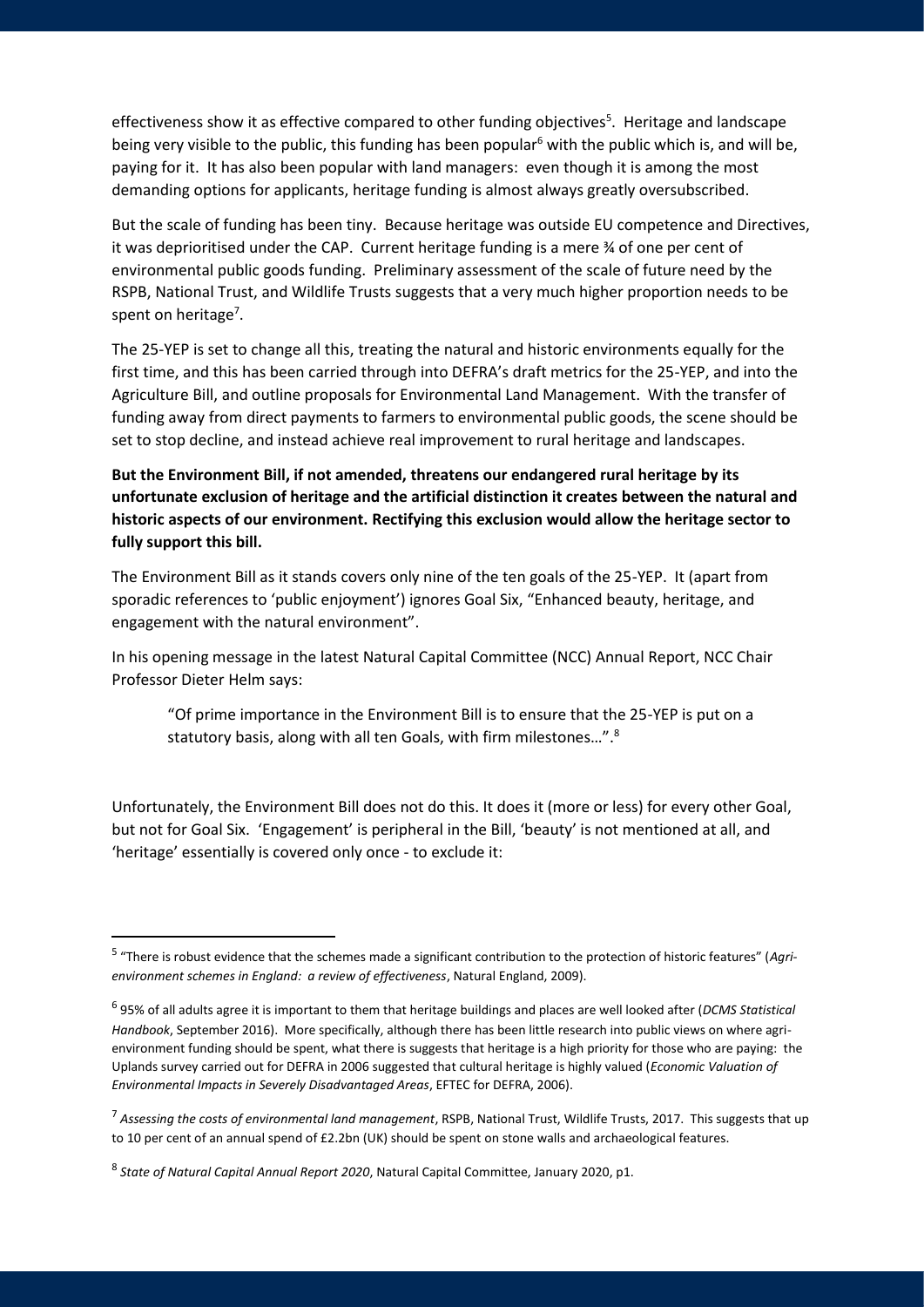- Clause 41 excludes "buildings or other structures" from the Bill's core definition, "natural environment". Because the term "natural environment" is at the core of the Bill, most heritage (which involves structures like stone walls, traditional farm buildings, and archaeological features) is excluded from most of the Bill's remit. The parallel Fisheries Bill, in contrast, expressly includes heritage in its definition of "marine environment"<sup>9</sup>.
- Clauses 1 limits the setting of "long-term targets", and reporting on these targets key parts of the Bill - to the "natural environment" or people's enjoyment of it. There is no requirement for them to include heritage. If there are no targets to meet, funding obviously cannot be directed at meeting them.
- Clause 7 requiring future Environment Improvement Plans (EIPs) requires these for the "natural environment". There is therefore no requirement for future EIPs to include heritage – and indeed the specific exclusion of buildings and structures in clause 41 could create a presumption against that.
- Clause 8 requiring the Secretary of State to prepare data and prepare annual reports requires these to consider whether the "natural environment" has improved. Again, crucially, there is no requirement to consider heritage, so it is likely to be excluded. This also applies to clause 14.
- Clause 15 requiring data collection and monitoring requires this only for the "natural environment". Once again, there is no requirement to measure or monitor heritage, so Government would not know what is happening.
- Clause 22 gives the objective of the Office for Environmental Protection (OEP) as "environmental protection and the improvement of the natural environment". It does not have to consider heritage in its strategy or activities, or in cases where physical conflicts arise between "natural environment" enforcement and nearby heritage.
- Clause 25 requires the OEP's monitoring and its annual report on the state of the environment to cover the "natural environment". Again, and very importantly, there is no requirement for the OEP to report on heritage in its Annual Report, so it would be unlikely to do that.

## **Why this matters: The integrity of heritage to our natural environment**

The rural historic environment is every bit as endangered as the natural environment. Historic sites and structures are integrated with their physical settings. Environmental change, such as flooding, fire or coastal erosion, changes in land management or climate-related weather changes all have the potential to cause damage to historic sites and features – much in the same way as they would impact plant and animal life. As much as historic features may depend on the natural environment, the reverse is also often true: many structures serve as habitats for flora and fauna, including rare

<sup>&</sup>lt;sup>9</sup> The Fisheries Bill, s48, includes "features of archaeological or historic interest" in its definition of the "marine... environment".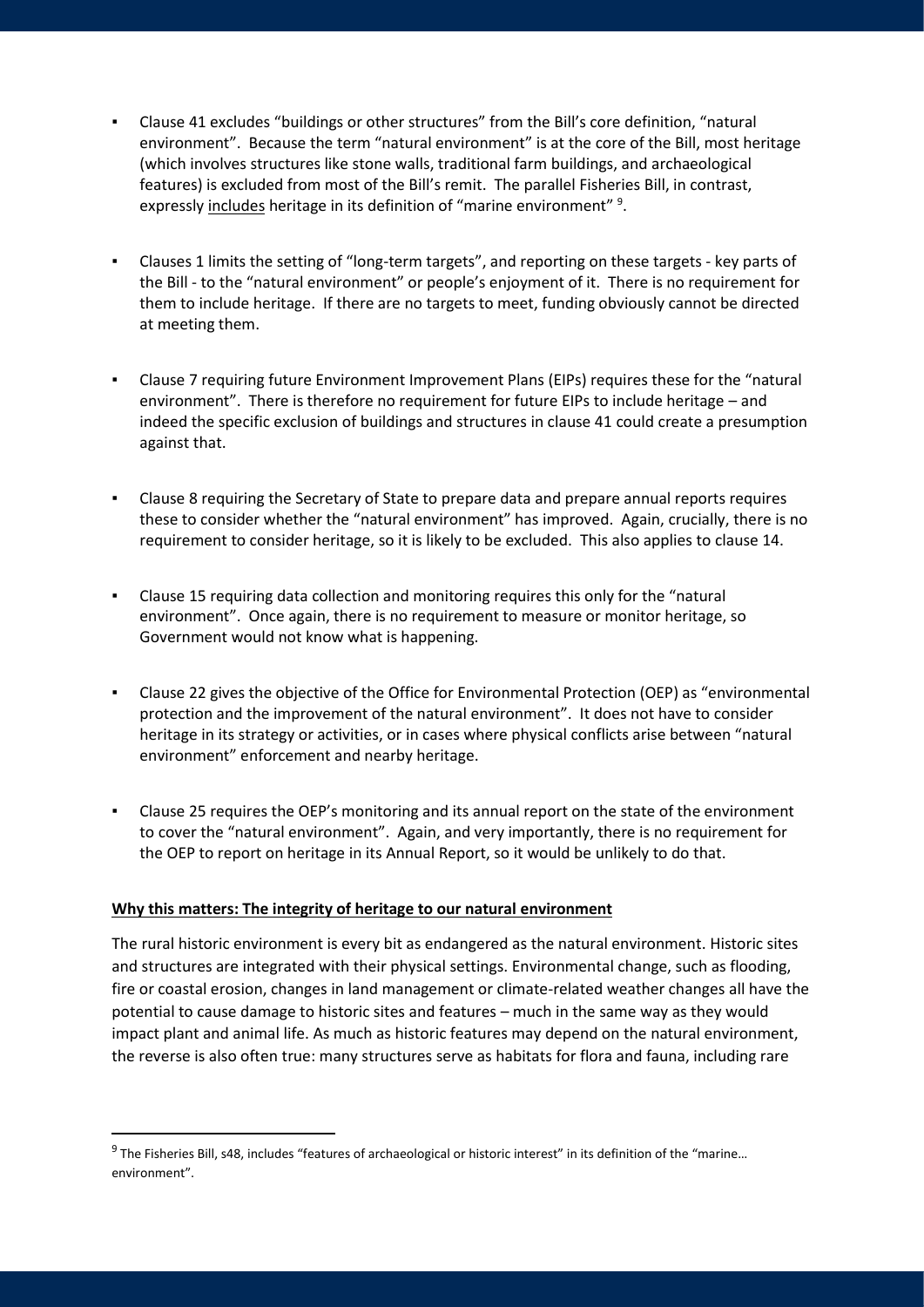and threatened species. For example, lesser horseshoe bats are entirely dependent on buildings for breeding, and a great many other bat species use the roof spaces of historic buildings for roosts.

The natural and the historic are therefore tied together, and what impacts one may well have effects on the other. An assessment of condition and conservation that focuses on only one aspect could create an artificially narrow perspective and may be less effective for the whole environment in the long run. Working to protect and conserve nature and heritage in harmony can deliver improvements to both, and failure to consider the historic environment when seeking to enhance nature on its own can do harm.

We are also concerned that the exclusion of the historic assets will impact on long-term funding for the historic environment. While it is true that under the Agriculture Bill governments will have the ability to fund the 25-YEP's Goal Six ("enhanced beauty, heritage and engagement..."), governments of course have the ability to do many things they do not do. **Nobody sees the mere ability to fund as adequate for any of the other nine Goals of the 25-YEP - why would it be adequate for Goal Six?** 

Like other environmental public goods, our heritage needs investment if it is to bring the most benefit to the nation - through enjoyment and access, and its links to the natural world, but also through opportunities for tourism and the rural visitor economy that historic features bring, making places distinctive and inspiring connections to the past. In the past this investment has not been sufficient. The Environment Bill therefore needs to set the framework and ambition for the future and real change that will help deliver the investment needed through future environmental land management schemes and other funding opportunities.

In the past, under the CAP, we lost hundreds of thousands of traditional farm buildings - about 15 buildings a day. CAP funding saw heritage as a very low funding priority: it is currently just ¼ of one per cent of total funding. Hundreds of thousands more buildings are currently collapsing. Many thousands of miles of stone walls and other boundaries have disintegrated or been lost. And, unlike many other elements of the environment, heritage is non-renewable: as DEFRA's Health and Harmony consultation said, "once lost, it cannot be recreated" <sup>10</sup>.

**Stopping this loss of heritage requires change to this Bill. With that change, we can expect dramatic improvement: heritage funding is highly effective. Without change to the Environment Bill, in another 25 years another government would, once again, be saying "our failure to understand the full value of… the environment and cultural heritage has seen us make poor choices."**

## **What needs to be done**

We will be proposing a small number of amendments that will allow heritage to be recognised with the natural environment and protected as such.

We are not suggesting that heritage should be included in the Bill's definitions of 'environmental law', or in the enforcement functions of the OEP (because heritage has its own protection mechanisms).

<sup>10</sup> *Health and Harmony, Evidence Compendium*, DEFRA, February 2018, p55.